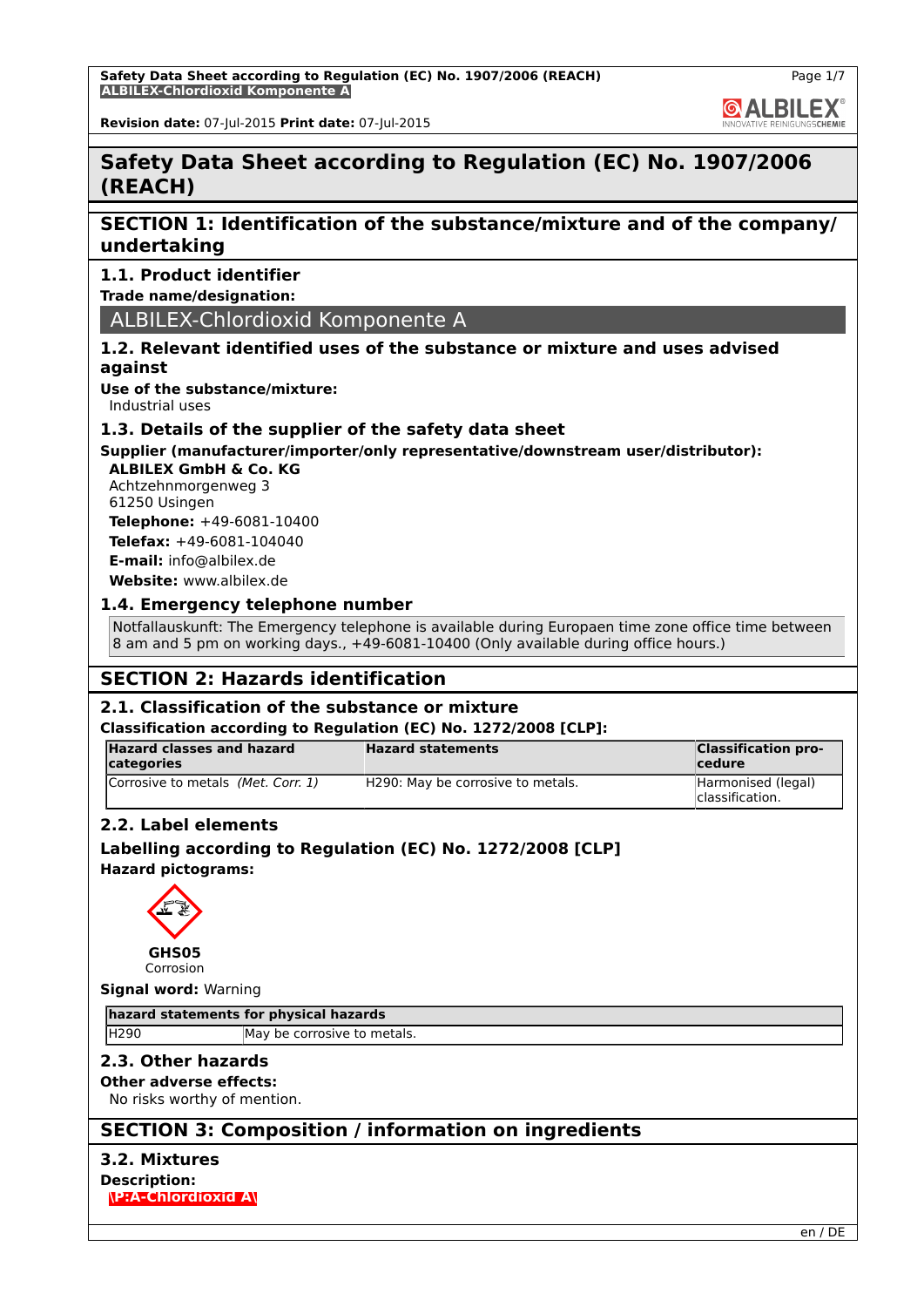**Safety Data Sheet according to Regulation (EC) No. 1907/2006 (REACH) ALBILEX-Chlordioxid Komponente A**

**Revision date:** 07-Jul-2015 **Print date:** 07-Jul-2015

#### **Hazardous ingredients / Hazardous impurities / Stabilisers:**

| <b>Product identifiers</b>                                                                       | Substance name<br>Classification according to Regulation (EC) No. 1272/2008<br>liclp1 | Concen-<br><b>tration</b>   |
|--------------------------------------------------------------------------------------------------|---------------------------------------------------------------------------------------|-----------------------------|
| $ CAS No.: 7647-01-0$<br><b>IEC No.: 231-595-7</b><br><b>REACH No.:</b><br>01-2119484862-27-XXXX | hydrogen chloride<br>Skin Corr. 1B, STOT SE 3<br><b>Danger H314-H335</b>              | $ 0 - 1 $<br>$\frac{10}{6}$ |

Full text of H- and EUH-phrases: see section 16.

# **SECTION 4: First aid measures**

## **4.1. Description of first aid measures**

**General information:**

Move victim out of danger zone.

#### **Following inhalation:**

Remove casualty to fresh air and keep warm and at rest.

## **In case of skin contact:**

After contact with skin, wash immediately with plenty of water and soap.

#### **After eye contact:**

If product gets into the eye, keep eyelid open and rinse immediately with large quantities of water, for at least 5 minutes. Subsequently consult an ophthalmologist.

#### **After ingestion:**

Let water be drunken in little sips (dilution effect).

#### **4.2. Most important symptoms and effects, both acute and delayed** No known symptoms to date.

## **4.3. Indication of any immediate medical attention and special treatment needed** After ingestion Let water be drunken in little sips (dilution effect).

# **SECTION 5: Firefighting measures**

# **5.1. Extinguishing media**

## **Suitable extinguishing media:**

Co-ordinate fire-fighting measures to the fire surroundings. The product itself does not burn.

# **5.2. Special hazards arising from the substance or mixture**

In case of fire may be liberated: Corrosive vapours of acid.

## **5.3. Advice for firefighters**

Use appropriate respiratory protection.

## **5.4. Additional information**

Higher amounts of product in fire water, it must neutralized with sodium hydroxide.

# **SECTION 6: Accidental release measures**

# **6.1. Personal precautions, protective equipment and emergency procedures**

## **6.1.1. For non-emergency personnel**

## **Personal precautions:**

Remove persons to safety. Wear personal protection equipment.

## **6.1.2. For emergency responders**

No data available

# **6.2. Environmental precautions**

Do not allow to enter into surface water or drains.

# **6.3. Methods and material for containment and cleaning up**

## **For cleaning up:**

Pump away bigger amounts. Absorb with liquid-binding material (e.g. sand, diatomaceous earth, acid- or universal binding agents). Wash with plenty of water.

## **6.4. Reference to other sections**

No data available

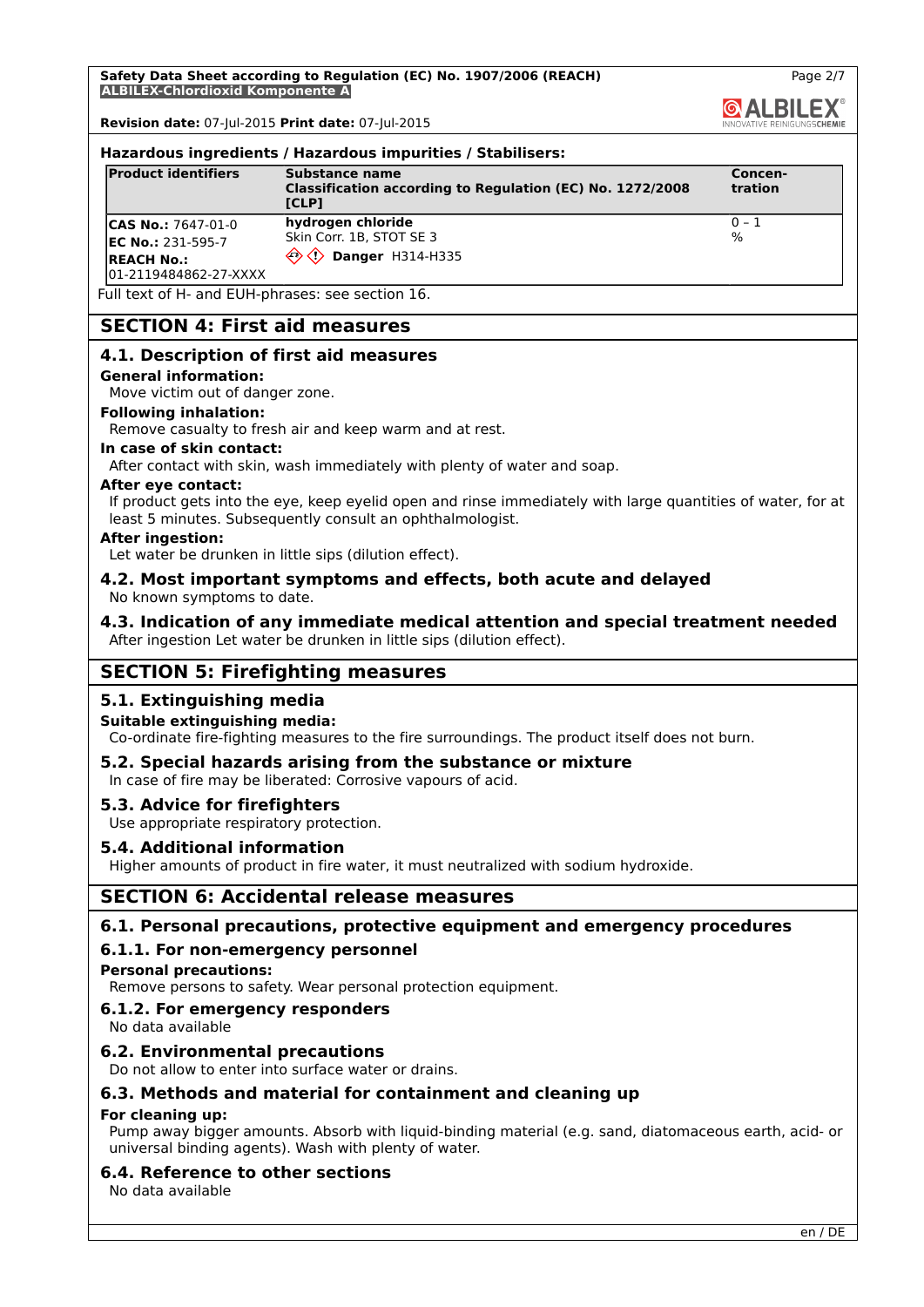## **6.5. Additional information**

Only give to sewage system after neutralization.

# **SECTION 7: Handling and storage**

## **7.1. Precautions for safe handling**

#### **Protective measures**

#### **Advices on safe handling:**

Measures to prevent aerosol and dust generation

## **7.2. Conditions for safe storage, including any incompatibilities**

#### **Requirements for storage rooms and vessels:**

Keep container tightly closed. Suitable material for Container: Polyethylene Polypropylen

## **Hints on storage assembly:**

Do not store together with: Base

#### **7.3. Specific end use(s)**

**Recommendation:**

No data available

# **SECTION 8: Exposure controls/personal protection**

## **8.1. Control parameters**

# **8.1.1. Occupational exposure limit values**

| Limit value<br>type (country)<br>of origin) | Substance name                          | $ 0\rangle$ long-term occupational exposure limit value<br>2 short-term occupational exposure limit value<br>3 Instantaneous value<br>4 Monitoring and observation processes<br>⑤ remark |
|---------------------------------------------|-----------------------------------------|------------------------------------------------------------------------------------------------------------------------------------------------------------------------------------------|
| <b>TRGS 900 (DE)</b>                        | hydrogen chloride<br>CAS No.: 7647-01-0 | $\Phi$ 2 ppm (3 mg/m <sup>3</sup> )<br>$(2)$ 4 ppm (6 mg/m <sup>3</sup> )<br>5 (Hydrogenchlorid)                                                                                         |
| IOELV (EU)                                  | hydrogen chloride<br>CAS No.: 7647-01-0 | $(1)$ 5 ppm (8 mg/m <sup>3</sup> )<br>$(2)$ 10 ppm (15 mg/m <sup>3</sup> )<br>5 (Hydrogen chloride)                                                                                      |

## **8.1.2. biological limit values**

No data available

## **8.1.3. DNEL-/PNEC-values**

No data available

## **8.2. Exposure controls**

## **8.2.1. Appropriate engineering controls**

No data available

## **8.2.2. Personal protection equipment**

#### **Eye/face protection:**

Tightly sealed safety glasses. oder Face protection shield

## **Skin protection:**

Suitable material: NBR (Nitrile rubber) Butyl caoutchouc (butyl rubber) Thickness of the glove material: 0,4 mm; 0,7 mm Breakthrough time (maximum wearing time): > 8h

#### **Respiratory protection:**

Suitable respiratory protection apparatus: B2

#### **Other protection measures:**

Protective clothing: Chemical resistant safety shoes Chemical protection clothing acid-resistant General health and safety measures: When using do not eat, drink, smoke, sniff. Wash hands before breaks and after work.

## **8.2.3. Environmental exposure controls**

No data available

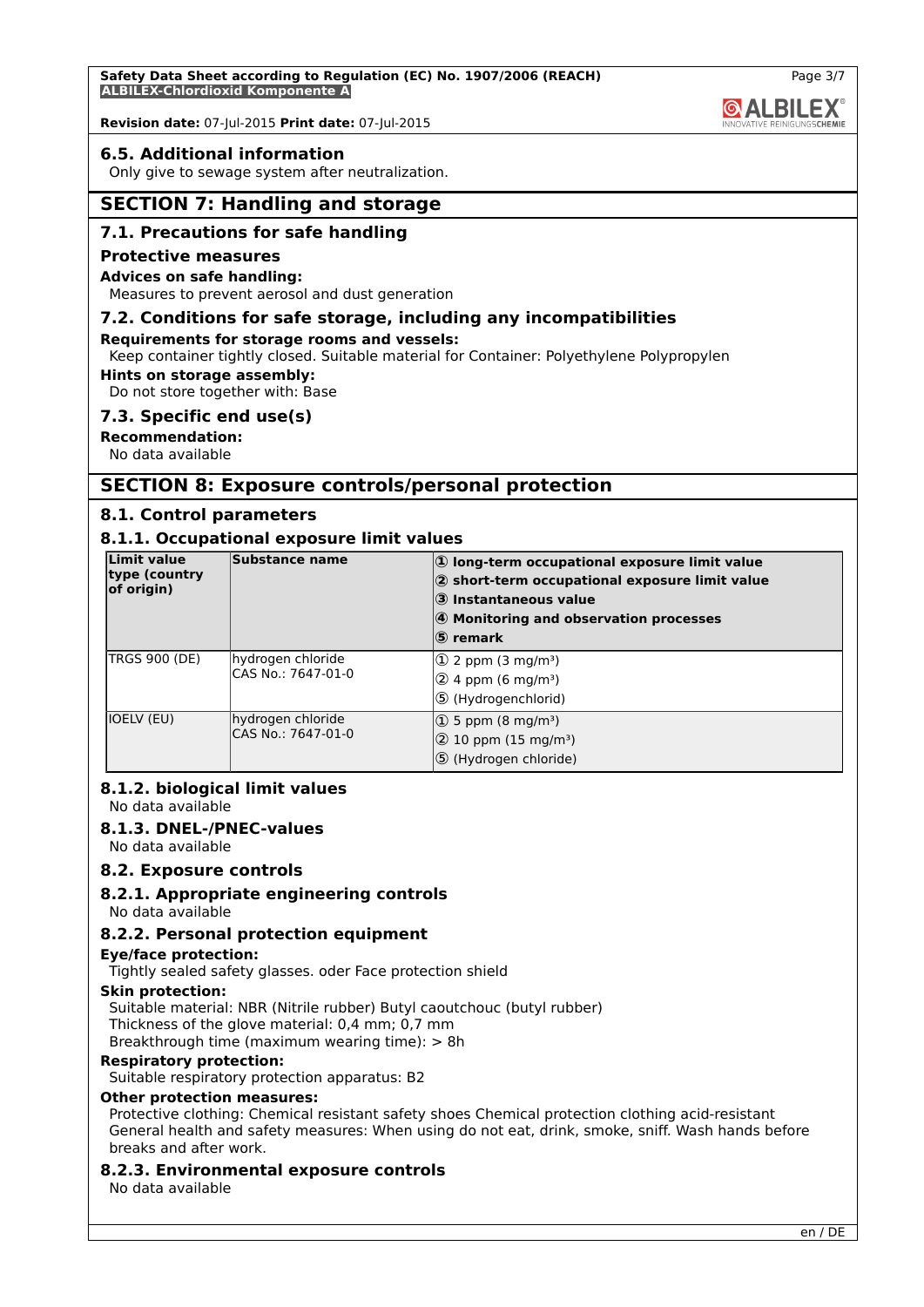# **8.3. Additional information**

No data available

# **SECTION 9: Physical and chemical properties**

## **9.1. Information on basic physical and chemical properties**

#### **Appearance**

**Physical state:** liquid **Colour:** colourless **Odour:** odourless

# **Safety relevant basis data**

| parameter                                       |                             | at °C | Method | remark              |
|-------------------------------------------------|-----------------------------|-------|--------|---------------------|
| рH                                              | $0.9 - 1.1$                 | 20 °C |        |                     |
| Melting point/freezing point                    | 0 °C                        |       |        |                     |
| Freezing point                                  | not determined              |       |        |                     |
| Initial boiling point and boiling<br>range      | 100 °C                      |       |        | pressure: 1013 mbar |
| Decomposition temperature (°C):                 | not determined              |       |        |                     |
| Flash point                                     | not determined              |       |        |                     |
| Evaporation rate                                | not determined              |       |        |                     |
| Ignition temperature in °C                      | not determined              |       |        |                     |
| Upper/lower flammability or<br>explosive limits | not determined              |       |        |                     |
| Vapour pressure                                 | not determined              |       |        |                     |
| Vapour density                                  | not determined              |       |        |                     |
| Density                                         | $1 - 1.5$ g/cm <sup>3</sup> | 20 °C |        |                     |
| <b>Bulk density</b>                             | not determined              |       |        |                     |
| Water solubility (g/L)                          | not determined              |       |        |                     |
| Partition coefficient: n-octanol/<br>water      | not determined              |       |        |                     |
| Dynamic viscosity                               | not determined              |       |        |                     |
| Kinematic viscosity                             | not determined              |       |        |                     |

# **9.2. Other information**

No data available

# **SECTION 10: Stability and reactivity**

## **10.1. Reactivity**

Materials to avoid Alkali (lye); Hypochlorit; The product develops hydrogen in an aqueous solution in contact with metals.

## **10.2. Chemical stability**

No data available

# **10.3. Possibility of hazardous reactions**

In case of fire may be liberated: Corrosive vapours of acid.

## **10.4. Conditions to avoid**

No data available

## **10.5. Incompatible materials**

Alkali (lye); Hypochlorit; The product develops hydrogen in an aqueous solution in contact with metals.

## **10.6. Hazardous decomposition products**

No self decomposition on normal use

# **SECTION 11: Toxicological information**

## **11.1. Information on toxicological effects**

| <b>CAS No.</b> | Substance name    | <b>Toxicological information</b>             |
|----------------|-------------------|----------------------------------------------|
| 17647-01-0     | hydrogen chloride | $ LD_{50}$ oral: 900 mg/kg (Kaninchen)       |
|                |                   | $LC_{50}$ inhalative: 3,124 ppmV 1 h (Ratte) |

Page 4/7

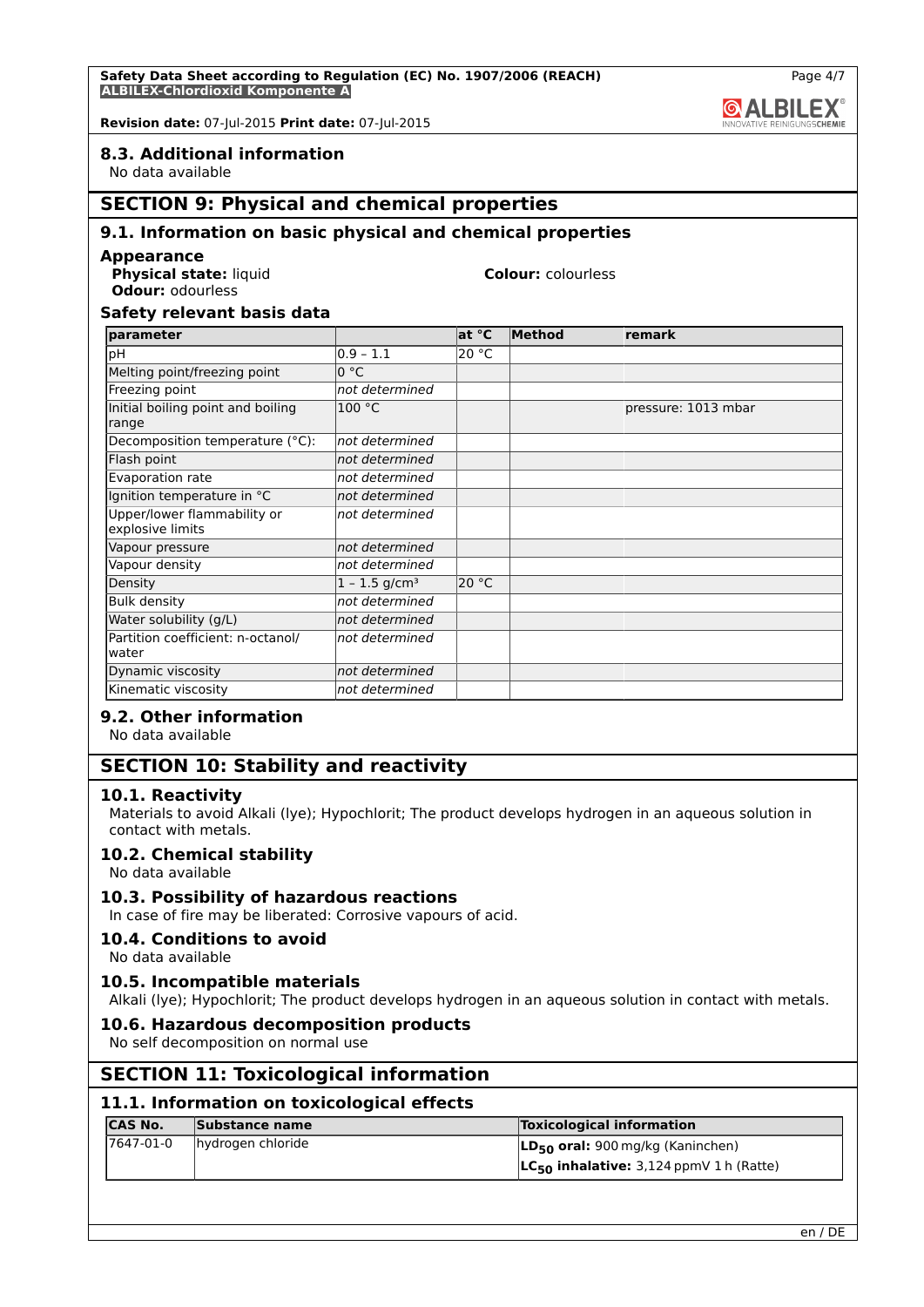#### **Skin corrosion/irritation:**

an der Haut: Leichte Reizwirkung am Auge: Leichte Reizwirkung

# **SECTION 12: Ecological information**

# **12.1. Toxicity**

## **Aquatic toxicity:**

Concentrated solution toxic for aquatic life due to pH-shift

#### **Effects in sewage plants:**

After neutralization all organic components are readily biodegradable.

## **12.2. Persistence and degradability**

#### **Additional information:**

Further ecological information: After neutralization all organic components are readily biodegradable.

## **12.3. Bioaccumulative potential**

#### **Accumulation / Evaluation:**

Additional information: No data available

## **12.4. Mobility in soil**

No data available

# **12.5. Results of PBT and vPvB assessment**

| <b>ICAS No.</b> | Substance name     | <b>Results of PBT and vPvB assessment</b> |
|-----------------|--------------------|-------------------------------------------|
| 17647-01-0      | Thydrogen chloride |                                           |

No data available

## **12.6. Other adverse effects**

Further ecological information: No data available

# **SECTION 13: Disposal considerations**

## **13.1. Waste treatment methods**

Only give to sewage system after neutralization.

# **Waste treatment options**

**Appropriate disposal / Package:** Wash with water and give to pastic recycling.

## **13.2. Additional information**

No data available

# **SECTION 14: Transport information**

| Land transport (ADR/<br><b>RID</b> ) | Inland waterway<br>craft (ADN) | Sea transport (IMDG)     | <b>Air transport (ICAO-</b><br>TI / IATA-DGR) |
|--------------------------------------|--------------------------------|--------------------------|-----------------------------------------------|
| 14.1. UN-No.                         |                                |                          |                                               |
| 1789                                 | 1789                           | 1789                     | 1789                                          |
| 14.2. UN proper shipping name        |                                |                          |                                               |
| HYDROCHLORIC ACID                    | <b>HYDROCHLORIC ACID</b>       | <b>HYDROCHLORIC ACID</b> | <b>HYDROCHLORIC ACID</b>                      |
| 14.3. Transport hazard class(es)     |                                |                          |                                               |
|                                      |                                |                          |                                               |
|                                      | 8                              | 8                        | 8                                             |
| 14.4. Packing group                  |                                |                          |                                               |
| Ш                                    |                                | Ш                        | Ш                                             |
| 14.5. Environmental hazards          |                                |                          |                                               |
|                                      |                                | No                       |                                               |

Page 5/7

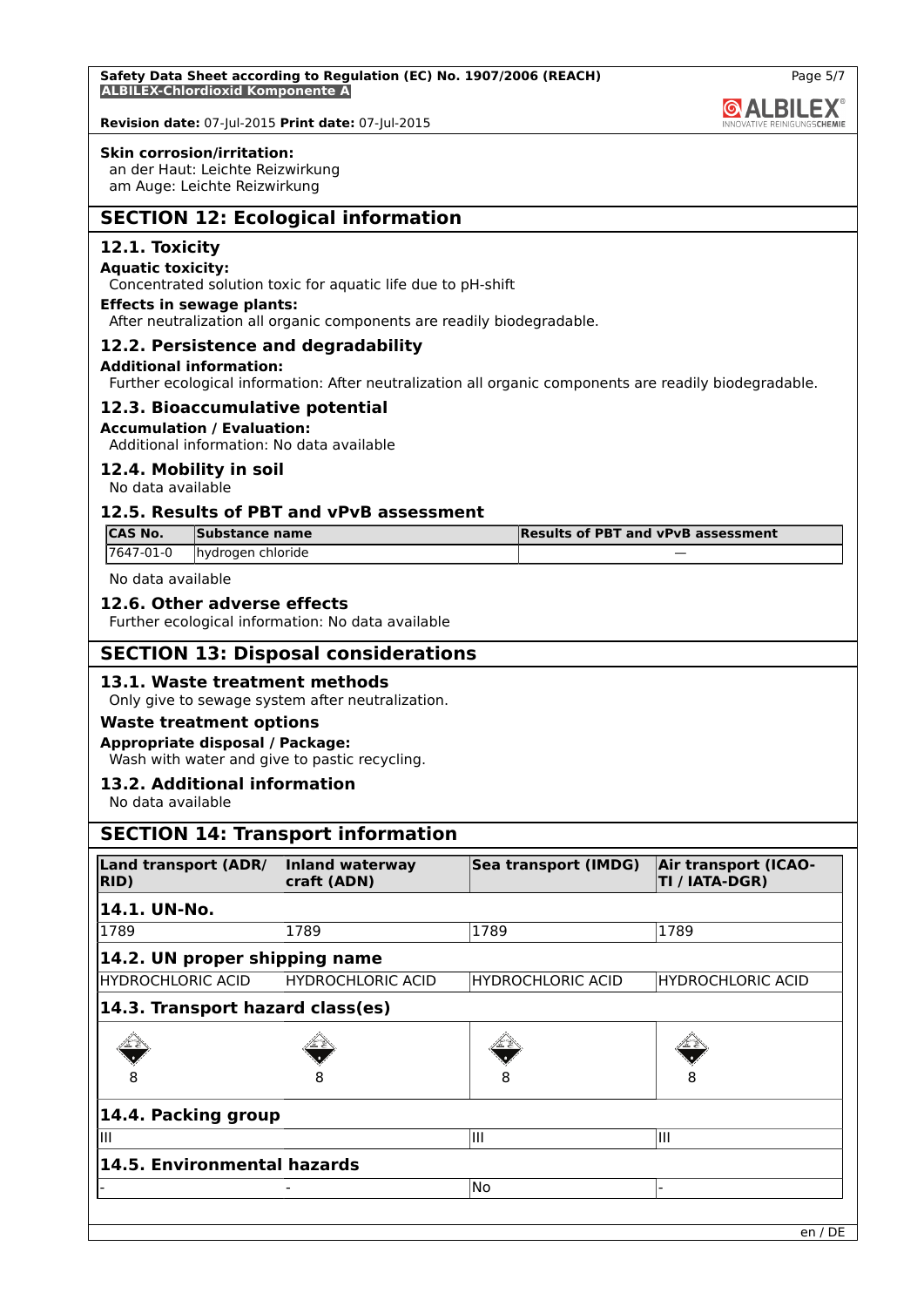**Safety Data Sheet according to Regulation (EC) No. 1907/2006 (REACH) ALBILEX-Chlordioxid Komponente A**



**GALBILEX** 

**Revision date:** 07-Jul-2015 **Print date:** 07-Jul-2015

| Land transport (ADR/<br>RID)                                                | Inland waterway<br>craft (ADN) | Sea transport (IMDG)                 | Air transport (ICAO-<br>TI / IATA-DGR) |
|-----------------------------------------------------------------------------|--------------------------------|--------------------------------------|----------------------------------------|
| 14.6. Special precautions for user                                          |                                |                                      |                                        |
| <b>Hazard identificati-</b><br>on number (Kemler<br>$No.$ : 80              | Classification code: -         | <b>remark:</b> EmS-No.: F-A.<br>IS-B |                                        |
| <b>Classification code:</b> -<br><b>remark:</b> Classification<br>lcode: C1 |                                |                                      |                                        |

# **14.7. Transport in bulk according to Annex II of MARPOL 73/78 and the IBC Code** No data available

## **Additional information:**

Keep away from food, drink and animal feedingstuffs.

# **SECTION 15: Regulatory information**

## **15.1. Safety, health and environmental regulations/legislation specific for the substance or mixture**

# **15.1.1. EU legislation**

No data available

# **15.1.2. National regulations**

## **[DE] National regulations**

## **Water hazard class (WGK)**

**WGK:**

1 - schwach wassergefährdend

#### **Other regulations, restrictions and prohibition regulations** Merkblatt BG Chemie M 004, M 051

# **15.2. Chemical Safety Assessment**

No data available

# **15.3. Additional information**

No data available

# **SECTION 16: Other information**

# **16.1. Indication of changes**

No data available

# **16.2. Abbreviations and acronyms**

No data available

#### **16.3. Key literature references and sources for data** No data available

# **16.4. Classification for mixtures and used evaluation method according to regulation (EC) 1272/2008 [CLP]**

# **Classification according to Regulation (EC) No. 1272/2008 [CLP]:**

| Hazard classes and hazard<br>categories | <b>Hazard statements</b>          | <b>Classification pro-</b><br><b>cedure</b> |
|-----------------------------------------|-----------------------------------|---------------------------------------------|
| Corrosive to metals (Met. Corr. 1)      | H290: May be corrosive to metals. | Harmonised (legal)<br>classification.       |

# **16.5. Relevant R-, H- and EUH-phrases (Number and full text)**

| <b>Hazard statements</b> |                                          |  |
|--------------------------|------------------------------------------|--|
| H314                     | Causes severe skin burns and eye damage. |  |
| <b>H335</b>              | May cause respiratory irritation.        |  |

## **16.6. Training advice**

No data available